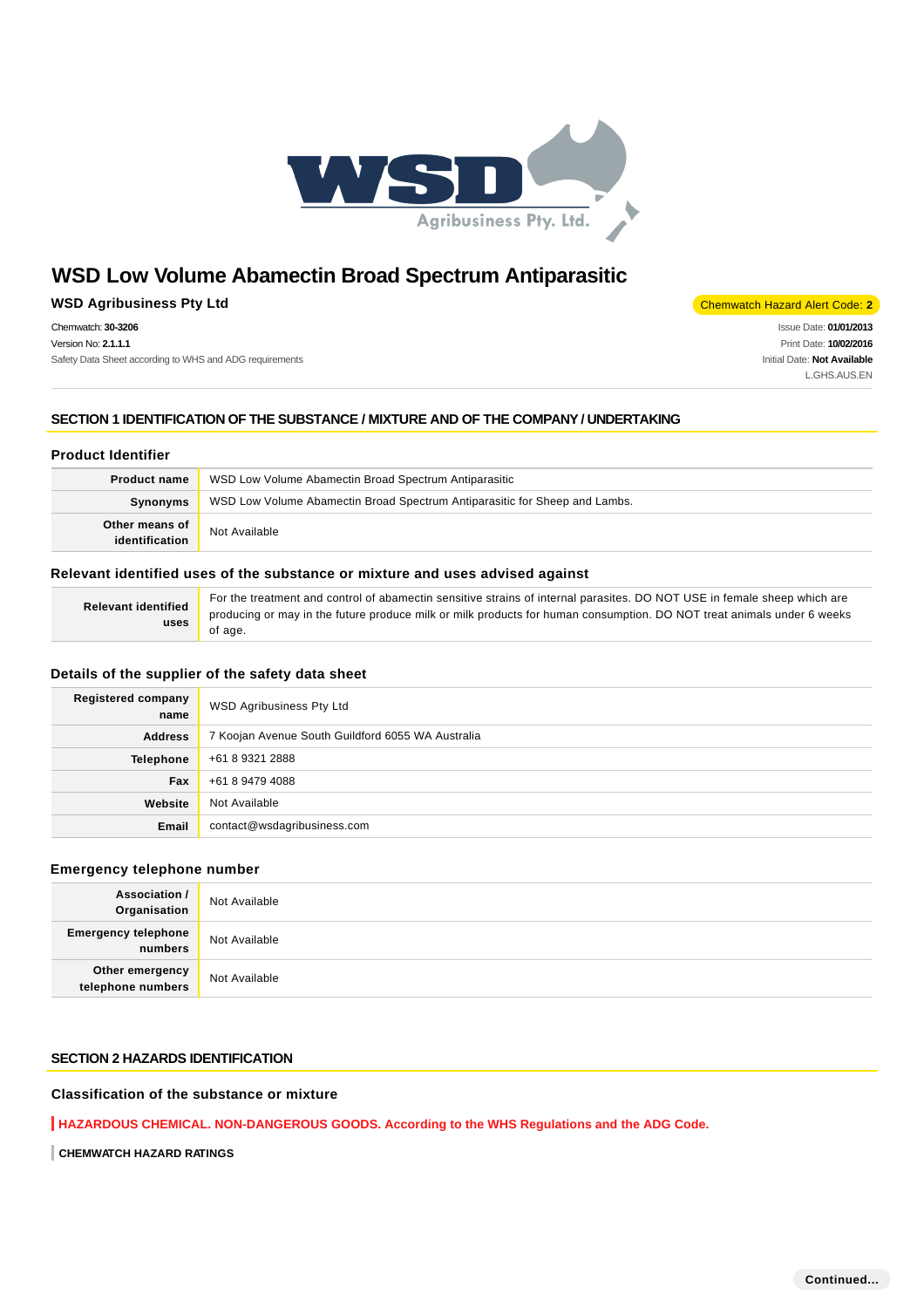|                     | Min | Max |                              |
|---------------------|-----|-----|------------------------------|
| Flammability        |     |     |                              |
| Toxicity            | 2   |     | $0 =$ Minimum                |
| <b>Body Contact</b> | Ω   |     | $1 = 1$ OW                   |
| Reactivity          |     |     | $2 =$ Moderate<br>$3 = High$ |
| Chronic             |     |     | $4 =$ Extreme                |

| <b>Poisons Schedule</b>       | S5                                                                                                                               |
|-------------------------------|----------------------------------------------------------------------------------------------------------------------------------|
| Classification <sup>[1]</sup> | Acute Toxicity (Oral) Category 4, Acute Toxicity (Inhalation) Category 4, Acute Aguatic Hazard Category 3                        |
| Legend:                       | 1. Classified by Chemwatch: 2. Classification drawn from HSIS: 3. Classification drawn from EC Directive 1272/2008 - Annex<br>VI |
| منسميسمام امتاما              |                                                                                                                                  |

#### **Label elements**



| <b>SIGNAL WORD</b>  | <b>WARNING</b>          |
|---------------------|-------------------------|
| Hazard statement(s) |                         |
| H302                | Harmful if swallowed    |
| H332                | Harmful if inhaled      |
| H402                | Harmful to aquatic life |

## **Precautionary statement(s) Prevention**

| P271             | Use only outdoors or in a well-ventilated area.                 |
|------------------|-----------------------------------------------------------------|
| P <sub>261</sub> | Avoid breathing dust/fume/gas/mist/vapours/spray.               |
| P <sub>264</sub> | Wash all exposed external body areas thoroughly after handling. |
| <b>P270</b>      | Do not eat, drink or smoke when using this product.             |
| P273             | Avoid release to the environment.                               |

## **Precautionary statement(s) Response**

| P301+P312 | <b>IF SWALLOWED: Call a POISON CENTER or doctor/physician if you feel unwell.</b>                |
|-----------|--------------------------------------------------------------------------------------------------|
| P304+P340 | IF INHALED: Remove victim to fresh air and keep at rest in a position comfortable for breathing. |
| P330      | Rinse mouth.                                                                                     |

## **Precautionary statement(s) Storage**

Not Applicable

## **Precautionary statement(s) Disposal**

**P501** Dispose of contents/container in accordance with local regulations.

## **SECTION 3 COMPOSITION / INFORMATION ON INGREDIENTS**

## **Substances**

See section below for composition of Mixtures

## **Mixtures**

| <b>CAS No</b> | %[weight] | <b>Name</b>                                      |
|---------------|-----------|--------------------------------------------------|
| 71751-41-2    | 0.192     | abamectin                                        |
|               |           | (2g/L)                                           |
| Not Available | $<$ 40    | other ingredients determined not to be hazardous |
| 7732-18-5     | >60       | water                                            |

## **SECTION 4 FIRST AID MEASURES**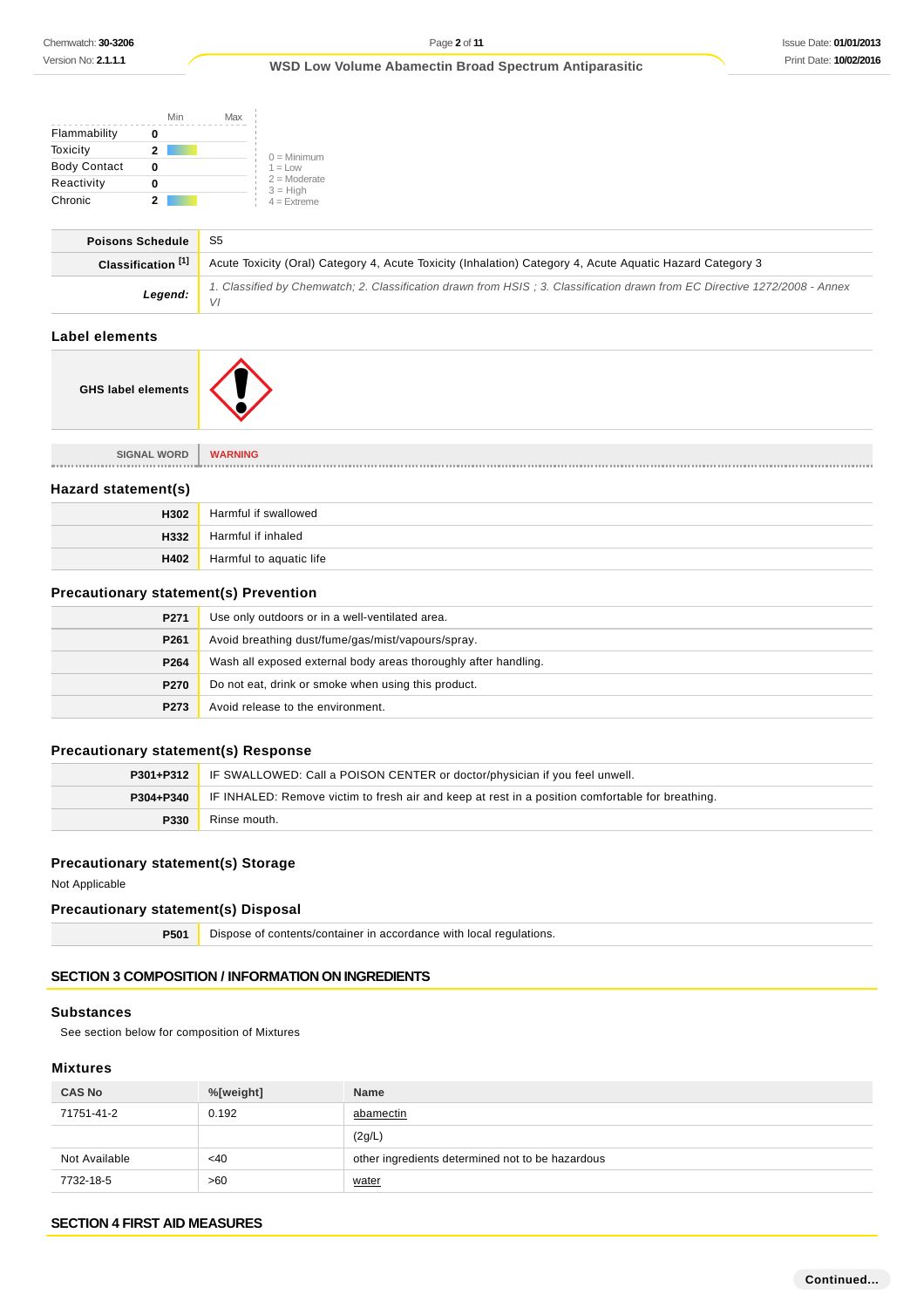## **Description of first aid measures**

| <b>Eye Contact</b>  | If this product comes in contact with the eyes:<br>▶ Wash out immediately with fresh running water.<br>Ensure complete irrigation of the eye by keeping eyelids apart and away from eye and moving the eyelids by occasionally<br>lifting the upper and lower lids.<br>▶ Seek medical attention without delay; if pain persists or recurs seek medical attention.<br>▶ Removal of contact lenses after an eye injury should only be undertaken by skilled personnel.                                                                                                                                                                                                                                                                                                                                                                                                                                                                                                                                                                                                                                                                                                                                                                       |
|---------------------|--------------------------------------------------------------------------------------------------------------------------------------------------------------------------------------------------------------------------------------------------------------------------------------------------------------------------------------------------------------------------------------------------------------------------------------------------------------------------------------------------------------------------------------------------------------------------------------------------------------------------------------------------------------------------------------------------------------------------------------------------------------------------------------------------------------------------------------------------------------------------------------------------------------------------------------------------------------------------------------------------------------------------------------------------------------------------------------------------------------------------------------------------------------------------------------------------------------------------------------------|
| <b>Skin Contact</b> | If skin or hair contact occurs:<br>Flush skin and hair with running water (and soap if available).<br>▶ Seek medical attention in event of irritation.                                                                                                                                                                                                                                                                                                                                                                                                                                                                                                                                                                                                                                                                                                                                                                                                                                                                                                                                                                                                                                                                                     |
| Inhalation          | If fumes or combustion products are inhaled remove from contaminated area.<br>Lay patient down. Keep warm and rested.<br>► Prostheses such as false teeth, which may block airway, should be removed, where possible, prior to initiating first aid<br>procedures.<br>Apply artificial respiration if not breathing, preferably with a demand valve resuscitator, bag-valve mask device, or pocket<br>mask as trained. Perform CPR if necessary.<br>Transport to hospital, or doctor.                                                                                                                                                                                                                                                                                                                                                                                                                                                                                                                                                                                                                                                                                                                                                      |
| Ingestion           | FIF SWALLOWED, REFER FOR MEDICAL ATTENTION, WHERE POSSIBLE, WITHOUT DELAY.<br>For advice, contact a Poisons Information Centre or a doctor.<br>• Urgent hospital treatment is likely to be needed.<br>In the mean time, qualified first-aid personnel should treat the patient following observation and employing supportive<br>measures as indicated by the patient's condition.<br>If the services of a medical officer or medical doctor are readily available, the patient should be placed in his/her care and<br>a copy of the SDS should be provided. Further action will be the responsibility of the medical specialist.<br>If medical attention is not available on the worksite or surroundings send the patient to a hospital together with a copy of<br>the SDS.<br>Where medical attention is not immediately available or where the patient is more than 15 minutes from a hospital<br>or unless instructed otherwise:<br>INDUCE vomiting with fingers down the back of the throat, ONLY IF CONSCIOUS. Lean patient forward or place on left<br>side (head-down position, if possible) to maintain open airway and prevent aspiration.<br><b>NOTE:</b> Wear a protective glove when inducing vomiting by mechanical means. |

## **Indication of any immediate medical attention and special treatment needed**

Treat symptomatically.

For abamectin (avermectins):

Toxicity following accidental ingestion may be minimised by emesis-induction within one half hour of exposure. Since abamectin is thought to bind to glutamate-gated chloride ion channels, it is probably wise to avoid drugs that also interact with other ligand-gated chloride channels, including those that enhance GABA activity in patients with potentially toxic abamectin exposure

Avoid drugs that enhance GABA activity (barbiturate, benzodiazepines, valproic acid, etc.).

## **SECTION 5 FIREFIGHTING MEASURES**

#### **Extinguishing media**

- There is no restriction on the type of extinguisher which may be used.
- Use extinguishing media suitable for surrounding area.

## **Special hazards arising from the substrate or mixture**

| Fire Incompatibility None known. |
|----------------------------------|
|----------------------------------|

## **Advice for firefighters**

| <b>Fire Fighting</b>         | Alert Fire Brigade and tell them location and nature of hazard.<br>• Wear breathing apparatus plus protective gloves in the event of a fire.<br>► Prevent, by any means available, spillage from entering drains or water courses.<br>▶ Use fire fighting procedures suitable for surrounding area.<br>DO NOT approach containers suspected to be hot.<br>► Cool fire exposed containers with water spray from a protected location.<br>If safe to do so, remove containers from path of fire.<br>Equipment should be thoroughly decontaminated after use. |
|------------------------------|------------------------------------------------------------------------------------------------------------------------------------------------------------------------------------------------------------------------------------------------------------------------------------------------------------------------------------------------------------------------------------------------------------------------------------------------------------------------------------------------------------------------------------------------------------|
| <b>Fire/Explosion Hazard</b> | • Non combustible.<br>• Not considered a significant fire risk, however containers may burn.<br>May emit poisonous fumes.                                                                                                                                                                                                                                                                                                                                                                                                                                  |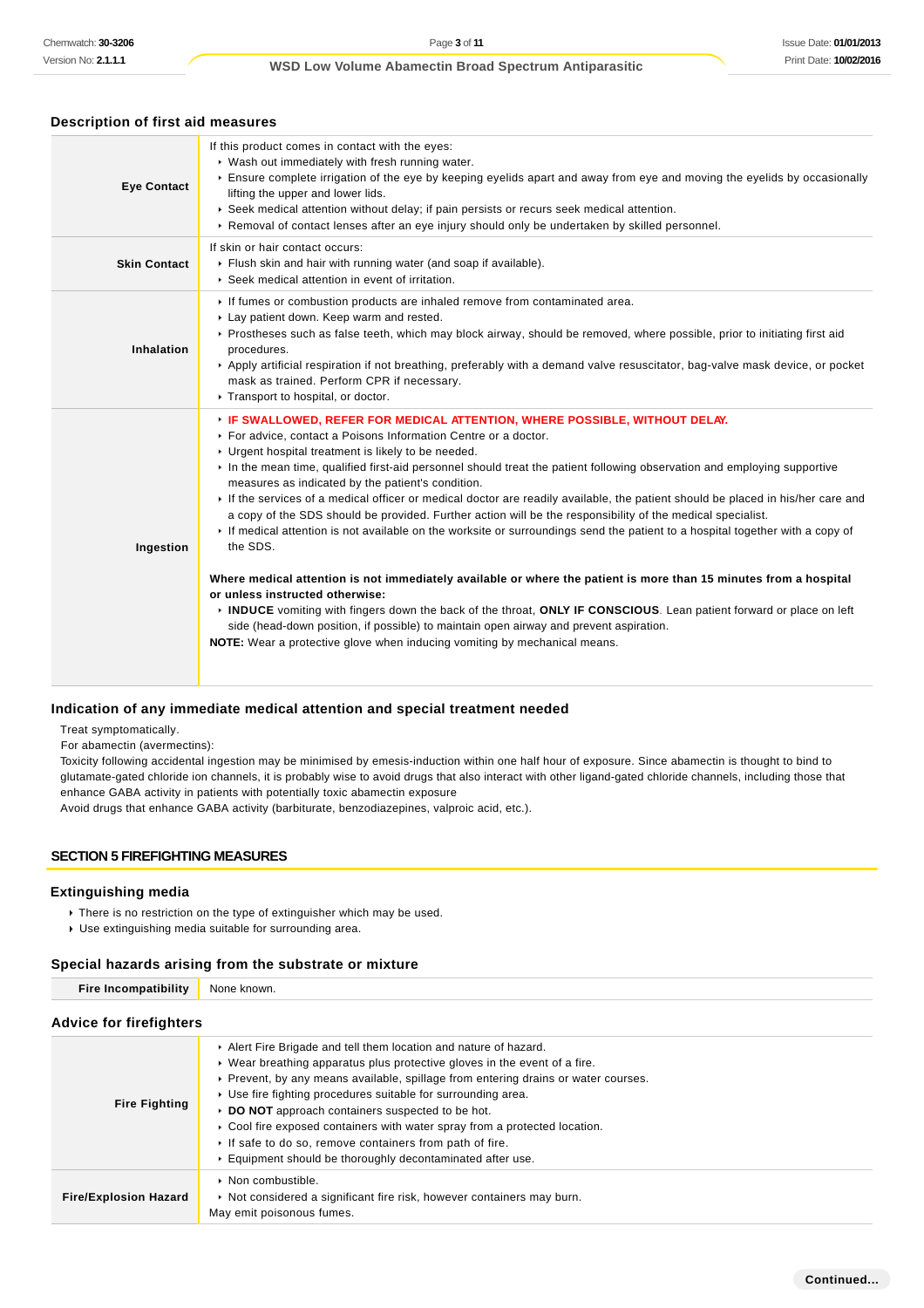## **SECTION 6 ACCIDENTAL RELEASE MEASURES**

| Personal precautions, protective equipment and emergency procedures |                                                                                                                                                                                                                                                                                                                                                                                                                                                                                                                                                                                                                                                                                                                                                                                                                                                                                          |  |  |
|---------------------------------------------------------------------|------------------------------------------------------------------------------------------------------------------------------------------------------------------------------------------------------------------------------------------------------------------------------------------------------------------------------------------------------------------------------------------------------------------------------------------------------------------------------------------------------------------------------------------------------------------------------------------------------------------------------------------------------------------------------------------------------------------------------------------------------------------------------------------------------------------------------------------------------------------------------------------|--|--|
| <b>Minor Spills</b>                                                 | Environmental hazard - contain spillage.<br>$\triangleright$ Clean up all spills immediately.<br>Avoid breathing vapours and contact with skin and eyes.<br>$\triangleright$ Control personal contact with the substance, by using protective equipment.<br>► Contain and absorb spill with sand, earth, inert material or vermiculite.<br>$\cdot$ Wipe up.<br>• Place in a suitable, labelled container for waste disposal.                                                                                                                                                                                                                                                                                                                                                                                                                                                             |  |  |
| <b>Major Spills</b>                                                 | Environmental hazard - contain spillage.<br>Moderate hazard.<br>Clear area of personnel and move upwind.<br>Alert Fire Brigade and tell them location and nature of hazard.<br>• Wear breathing apparatus plus protective gloves.<br>► Prevent, by any means available, spillage from entering drains or water course.<br>Stop leak if safe to do so.<br>Contain spill with sand, earth or vermiculite.<br>• Collect recoverable product into labelled containers for recycling.<br>• Neutralise/decontaminate residue (see Section 13 for specific agent).<br>• Collect solid residues and seal in labelled drums for disposal.<br>• Wash area and prevent runoff into drains.<br>After clean up operations, decontaminate and launder all protective clothing and equipment before storing and re-using.<br>If contamination of drains or waterways occurs, advise emergency services. |  |  |

Personal Protective Equipment advice is contained in Section 8 of the SDS.

## **SECTION 7 HANDLING AND STORAGE**

## **Precautions for safe handling**

| Safe handling     | Avoid all personal contact, including inhalation.<br>▶ Wear protective clothing when risk of exposure occurs.<br>Use in a well-ventilated area.<br>▶ Prevent concentration in hollows and sumps.<br>DO NOT enter confined spaces until atmosphere has been checked.<br>DO NOT allow material to contact humans, exposed food or food utensils.<br>Avoid contact with incompatible materials.<br>V When handling, DO NOT eat, drink or smoke.<br>▶ Keep containers securely sealed when not in use.<br>Avoid physical damage to containers.<br>Always wash hands with soap and water after handling.<br>▶ Work clothes should be laundered separately. Launder contaminated clothing before re-use.<br>▶ Use good occupational work practice.<br>► Observe manufacturer's storage and handling recommendations contained within this SDS.<br>► Atmosphere should be regularly checked against established exposure standards to ensure safe working conditions are<br>maintained. |
|-------------------|----------------------------------------------------------------------------------------------------------------------------------------------------------------------------------------------------------------------------------------------------------------------------------------------------------------------------------------------------------------------------------------------------------------------------------------------------------------------------------------------------------------------------------------------------------------------------------------------------------------------------------------------------------------------------------------------------------------------------------------------------------------------------------------------------------------------------------------------------------------------------------------------------------------------------------------------------------------------------------|
| Other information | Store in original containers.<br>Keep containers securely sealed.<br>• No smoking, naked lights or ignition sources.<br>Store in a cool, dry, well-ventilated area.<br>Store away from incompatible materials and foodstuff containers.<br>► Protect containers against physical damage and check regularly for leaks.<br>▶ Observe manufacturer's storage and handling recommendations contained within this SDS.                                                                                                                                                                                                                                                                                                                                                                                                                                                                                                                                                               |

## **Conditions for safe storage, including any incompatibilities**

| Suitable container                | • Polyethylene or polypropylene container.<br>▶ Packing as recommended by manufacturer.<br>• Check all containers are clearly labelled and free from leaks. |
|-----------------------------------|-------------------------------------------------------------------------------------------------------------------------------------------------------------|
| <b>Storage</b><br>incompatibility | Avoid reaction with oxidising agents                                                                                                                        |

## **SECTION 8 EXPOSURE CONTROLS / PERSONAL PROTECTION**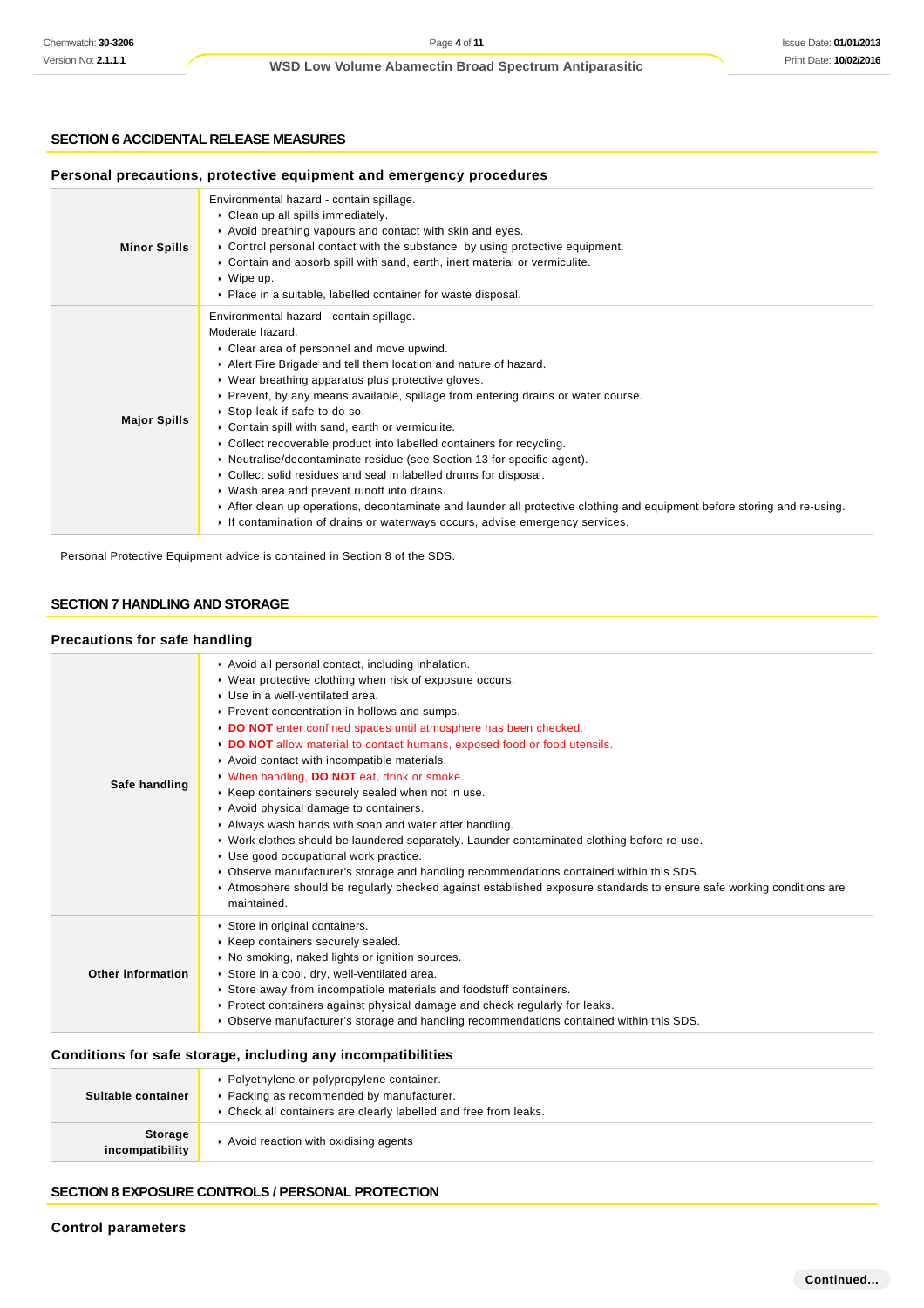**OCCUPATIONAL EXPOSURE LIMITS (OEL)**

### **INGREDIENT DATA**

Not Available

#### **EMERGENCY LIMITS**

| Ingredient                                                         | <b>Material name</b> | TEEL-1        | TEEL-2              | TEEL-3        |
|--------------------------------------------------------------------|----------------------|---------------|---------------------|---------------|
| <b>WSD Low Volume</b><br>Abamectin Broad<br>Spectrum Antiparasitic | Not Available        | Not Available | Not Available       | Not Available |
|                                                                    |                      |               |                     |               |
| Ingredient                                                         | <b>Original IDLH</b> |               | <b>Revised IDLH</b> |               |
| abamectin                                                          | Not Available        |               | Not Available       |               |
| other ingredients<br>determined not to be<br>hazardous             | Not Available        |               | Not Available       |               |
| water                                                              | Not Available        |               | Not Available       |               |

#### **MATERIAL DATA**

For abamectin (avermectins)

CEL TWA: 0.04 mg/m3 [Manufacturer]

(CEL = Chemwatch Exposure Limit)

The acceptable daily intake (ADI) of 0.4 mg/day was derived using an NOAEL of 0.25 mg/kg/day from oral toxicity studies in dogs, adjusting for body weight (50 kg) and by applying a composite uncertainty factor of 30 to account for interindividual variability, interspecies extrapolation and the severity of the critical endpoint (neurotoxicity). The recommended

exposure standard and a wipe test criteria of 0.4 mg/100 cm2 were derived using the ADI.

#### **Exposure controls Appropriate engineering controls** Engineering controls are used to remove a hazard or place a barrier between the worker and the hazard. Well-designed engineering controls can be highly effective in protecting workers and will typically be independent of worker interactions to provide this high level of protection. The basic types of engineering controls are: Process controls which involve changing the way a job activity or process is done to reduce the risk. Enclosure and/or isolation of emission source which keeps a selected hazard "physically" away from the worker and ventilation that strategically "adds" and "removes" air in the work environment. Ventilation can remove or dilute an air contaminant if designed properly. The design of a ventilation system must match the particular process and chemical or contaminant in use. Employers may need to use multiple types of controls to prevent employee overexposure. Local exhaust ventilation usually required. If risk of overexposure exists, wear approved respirator. Correct fit is essential to obtain adequate protection. Supplied-air type respirator may be required in special circumstances. Correct fit is essential to ensure adequate protection. An approved self contained breathing apparatus (SCBA) may be required in some situations. Provide adequate ventilation in warehouse or closed storage area. Air contaminants generated in the workplace possess varying "escape" velocities which, in turn, determine the "capture velocities" of fresh circulating air required to effectively remove the contaminant. Type of Contaminant: Air Speed: Air Speed: Air Speed: Air Speed: Air Speed: Air Speed: Air Speed: Air Speed: Air Speed: Air Speed: Air Speed: Air Speed: Air Speed: Air Speed: Air Speed: Air Speed: Air Speed: Air Speed: Air solvent, vapours, degreasing etc., evaporating from tank (in still air).  $0.25-0.5$  m/s (50-100 f/min.) aerosols, fumes from pouring operations, intermittent container filling, low speed conveyer transfers, welding, spray drift, plating acid fumes, pickling (released at low velocity into zone of active generation)  $0.5 - 1$  m/s (100-200 f/min.) direct spray, spray painting in shallow booths, drum filling, conveyer loading, crusher dusts, gas discharge (active generation into zone of rapid air motion) 1-2.5 m/s (200-500 f/min.) grinding, abrasive blasting, tumbling, high speed wheel generated dusts (released at high initial velocity into zone of very high rapid air motion). 2.5-10 m/s (500-2000 f/min.) Within each range the appropriate value depends on: Lower end of the range **Lower end of the range** Upper end of the range 1: Room air currents minimal or favourable to capture 1: 1: Disturbing room air currents 2: Contaminants of low toxicity or of nuisance value only. 2: Contaminants of high toxicity 3: Intermittent, low production. 3: High production, heavy use

4: Large hood or large air mass in motion 4. All the state of the small hood-local control only

#### **Continued...**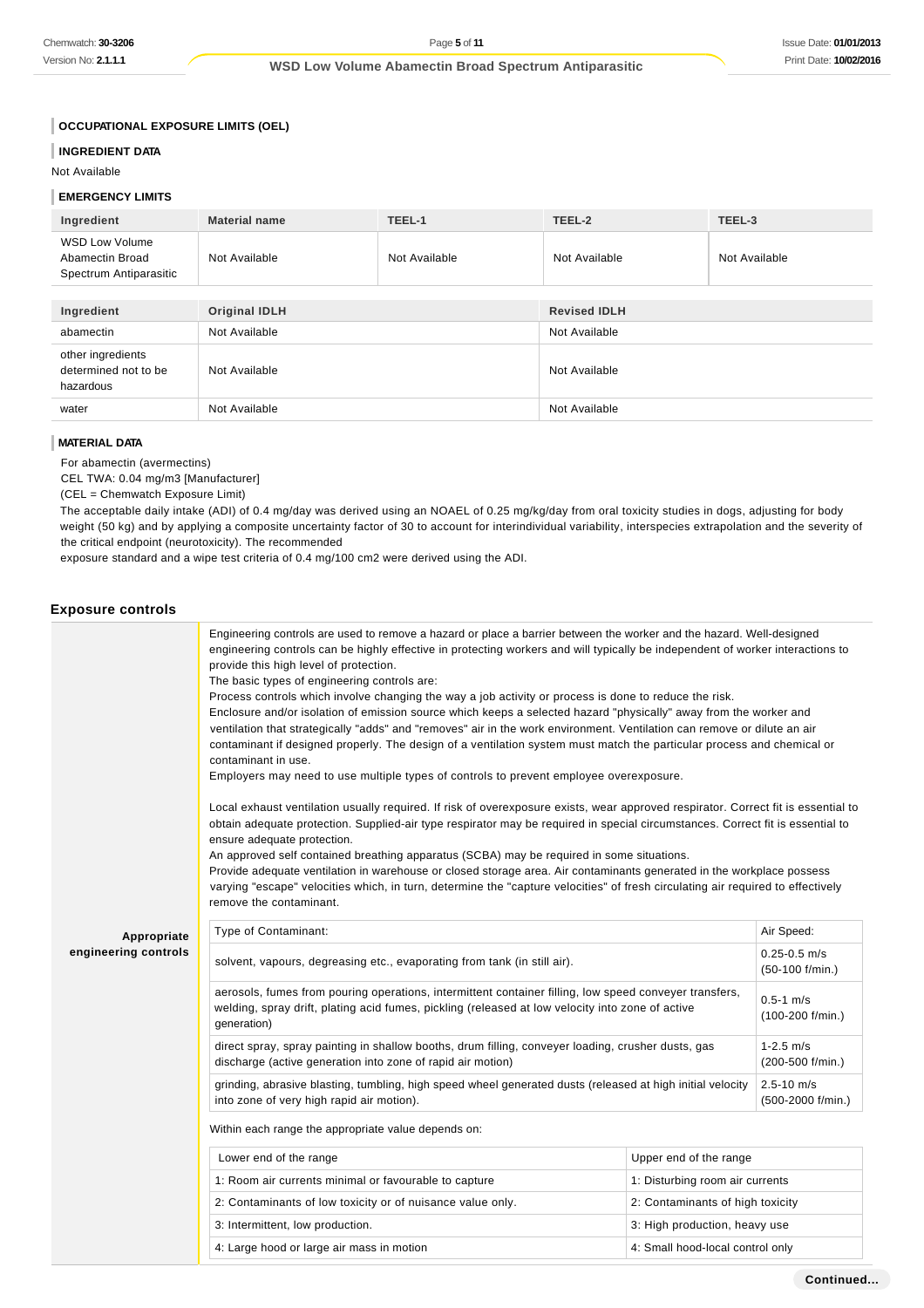|                              | Simple theory shows that air velocity falls rapidly with distance away from the opening of a simple extraction pipe. Velocity<br>generally decreases with the square of distance from the extraction point (in simple cases). Therefore the air speed at the<br>extraction point should be adjusted, accordingly, after reference to distance from the contaminating source. The air velocity<br>at the extraction fan, for example, should be a minimum of 1-2 m/s (200-400 f/min) for extraction of solvents generated in a<br>tank 2 meters distant from the extraction point. Other mechanical considerations, producing performance deficits within the<br>extraction apparatus, make it essential that theoretical air velocities are multiplied by factors of 10 or more when extraction<br>systems are installed or used.                                                                                                                                                                                                                                                                                                                                                                                                                                                                                                                                                                                                                                                                                                                                                                                                                                                                                                                                                                                                                                             |
|------------------------------|-------------------------------------------------------------------------------------------------------------------------------------------------------------------------------------------------------------------------------------------------------------------------------------------------------------------------------------------------------------------------------------------------------------------------------------------------------------------------------------------------------------------------------------------------------------------------------------------------------------------------------------------------------------------------------------------------------------------------------------------------------------------------------------------------------------------------------------------------------------------------------------------------------------------------------------------------------------------------------------------------------------------------------------------------------------------------------------------------------------------------------------------------------------------------------------------------------------------------------------------------------------------------------------------------------------------------------------------------------------------------------------------------------------------------------------------------------------------------------------------------------------------------------------------------------------------------------------------------------------------------------------------------------------------------------------------------------------------------------------------------------------------------------------------------------------------------------------------------------------------------------|
| <b>Personal protection</b>   |                                                                                                                                                                                                                                                                                                                                                                                                                                                                                                                                                                                                                                                                                                                                                                                                                                                                                                                                                                                                                                                                                                                                                                                                                                                                                                                                                                                                                                                                                                                                                                                                                                                                                                                                                                                                                                                                               |
| Eye and face<br>protection   | Safety glasses with side shields<br>Chemical goggles.<br>► Contact lenses may pose a special hazard; soft contact lenses may absorb and concentrate irritants. A written policy<br>document, describing the wearing of lenses or restrictions on use, should be created for each workplace or task. This should<br>include a review of lens absorption and adsorption for the class of chemicals in use and an account of injury experience.<br>Medical and first-aid personnel should be trained in their removal and suitable equipment should be readily available. In the<br>event of chemical exposure, begin eye irrigation immediately and remove contact lens as soon as practicable. Lens should<br>be removed at the first signs of eye redness or irritation - lens should be removed in a clean environment only after<br>workers have washed hands thoroughly. [CDC NIOSH Current Intelligence Bulletin 59], [AS/NZS 1336 or national<br>equivalent]                                                                                                                                                                                                                                                                                                                                                                                                                                                                                                                                                                                                                                                                                                                                                                                                                                                                                                             |
| <b>Skin protection</b>       | See Hand protection below                                                                                                                                                                                                                                                                                                                                                                                                                                                                                                                                                                                                                                                                                                                                                                                                                                                                                                                                                                                                                                                                                                                                                                                                                                                                                                                                                                                                                                                                                                                                                                                                                                                                                                                                                                                                                                                     |
| <b>Hands/feet protection</b> | ▶ Wear chemical protective gloves, e.g. PVC.<br>▶ Wear safety footwear or safety gumboots, e.g. Rubber<br>The selection of suitable gloves does not only depend on the material, but also on further marks of quality which vary from<br>manufacturer to manufacturer. Where the chemical is a preparation of several substances, the resistance of the glove<br>material can not be calculated in advance and has therefore to be checked prior to the application.<br>The exact break through time for substances has to be obtained from the manufacturer of the protective gloves and has to<br>be observed when making a final choice.<br>Suitability and durability of glove type is dependent on usage. Important factors in the selection of gloves include:<br>$\cdot$ frequency and duration of contact,<br>• chemical resistance of glove material,<br>▶ glove thickness and<br>$\triangleright$ dexterity<br>Select gloves tested to a relevant standard (e.g. Europe EN 374, US F739, AS/NZS 2161.1 or national equivalent).<br>▶ When prolonged or frequently repeated contact may occur, a glove with a protection class of 5 or higher (breakthrough time<br>greater than 240 minutes according to EN 374, AS/NZS 2161.10.1 or national equivalent) is recommended.<br>► When only brief contact is expected, a glove with a protection class of 3 or higher (breakthrough time greater than 60<br>minutes according to EN 374, AS/NZS 2161.10.1 or national equivalent) is recommended.<br>▶ Some glove polymer types are less affected by movement and this should be taken into account when considering gloves<br>for long-term use.<br>Contaminated gloves should be replaced.<br>Gloves must only be worn on clean hands. After using gloves, hands should be washed and dried thoroughly. Application of a<br>non-perfumed moisturiser is recommended. |
| <b>Body protection</b>       | See Other protection below                                                                                                                                                                                                                                                                                                                                                                                                                                                                                                                                                                                                                                                                                                                                                                                                                                                                                                                                                                                                                                                                                                                                                                                                                                                                                                                                                                                                                                                                                                                                                                                                                                                                                                                                                                                                                                                    |
| Other protection             | • Overalls.<br>P.V.C. apron.<br>▶ Barrier cream.<br>▶ Skin cleansing cream.<br>▶ Eye wash unit.                                                                                                                                                                                                                                                                                                                                                                                                                                                                                                                                                                                                                                                                                                                                                                                                                                                                                                                                                                                                                                                                                                                                                                                                                                                                                                                                                                                                                                                                                                                                                                                                                                                                                                                                                                               |
| Thermal hazards              | Not Available                                                                                                                                                                                                                                                                                                                                                                                                                                                                                                                                                                                                                                                                                                                                                                                                                                                                                                                                                                                                                                                                                                                                                                                                                                                                                                                                                                                                                                                                                                                                                                                                                                                                                                                                                                                                                                                                 |

## **Recommended material(s)**

**GLOVE SELECTION INDEX**

Glove selection is based on a modified presentation of the:

 **"Forsberg Clothing Performance Index".**

 The effect(s) of the following substance(s) are taken into account in the **computer-generated** selection:

WSD Low Volume Abamectin Broad Spectrum Antiparasitic

| <b>Material</b> | <b>CPI</b> |
|-----------------|------------|
| <b>BUTYL</b>    | A          |
| <b>NEOPRENE</b> | A          |
| <b>VITON</b>    | Α          |
| NATURAL RUBBER  | C          |

## **Respiratory protection**

Not Available Not Applicable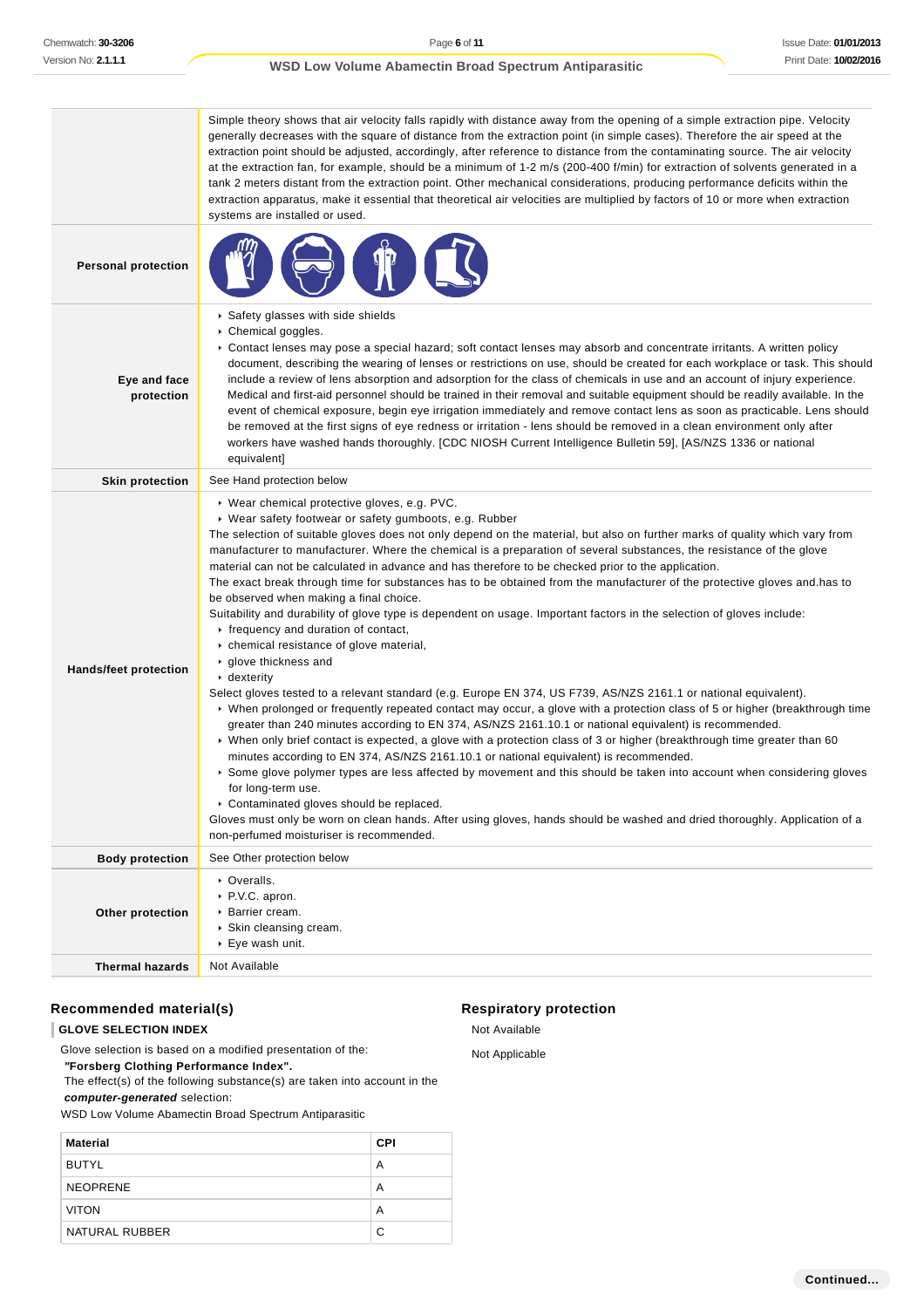PVA C

\* CPI - Chemwatch Performance Index

A: Best Selection

B: Satisfactory; may degrade after 4 hours continuous immersion

C: Poor to Dangerous Choice for other than short term immersion

**NOTE**: As a series of factors will influence the actual performance of the

glove, a final selection must be based on detailed observation. - \* Where the glove is to be used on a short term, casual or infrequent basis, factors such as "feel" or convenience (e.g. disposability), may

dictate a choice of gloves which might otherwise be unsuitable following long-term or frequent use. A qualified practitioner should be consulted.

## **SECTION 9 PHYSICAL AND CHEMICAL PROPERTIES**

### **Information on basic physical and chemical properties**

Appearance Clear to yellow, odourless liquid; mixes with water.

| <b>Physical state</b>                           | Liquid         | <b>Relative density</b><br>(Water = $1$ )         | 1.04           |
|-------------------------------------------------|----------------|---------------------------------------------------|----------------|
| Odour                                           | Not Available  | <b>Partition coefficient</b><br>n-octanol / water | Not Available  |
| <b>Odour threshold</b>                          | Not Available  | Auto-ignition<br>temperature (°C)                 | Not Available  |
| pH (as supplied)                                | $5-6$          | Decomposition<br>temperature                      | Not Available  |
| Melting point /<br>freezing point (°C)          | Not Available  | Viscosity (cSt)                                   | 50-500         |
| Initial boiling point<br>and boiling range (°C) | Not Available  | Molecular weight<br>(q/mol)                       | Not Applicable |
| Flash point (°C)                                | Not Available  | <b>Taste</b>                                      | Not Available  |
| <b>Evaporation rate</b>                         | Not Available  | <b>Explosive properties</b>                       | Not Available  |
| Flammability                                    | Not Available  | <b>Oxidising properties</b>                       | Not Available  |
| <b>Upper Explosive Limit</b><br>(%)             | Not Applicable | <b>Surface Tension</b><br>(dyn/cm or mN/m)        | Not Available  |
| <b>Lower Explosive Limit</b><br>(%)             | Not Applicable | <b>Volatile Component</b><br>$(\%$ vol)           | Not Available  |
| Vapour pressure (kPa)                           | Not Available  | Gas group                                         | Not Available  |
| Solubility in water<br>(g/L)                    | Miscible       | pH as a solution (1%)                             | Not Available  |
| Vapour density (Air =<br>1)                     | Not Available  | VOC g/L                                           | Not Available  |
|                                                 |                |                                                   |                |

## **SECTION 10 STABILITY AND REACTIVITY**

| Reactivity                                    | See section 7                                                                                                                        |
|-----------------------------------------------|--------------------------------------------------------------------------------------------------------------------------------------|
| <b>Chemical stability</b>                     | • Unstable in the presence of incompatible materials.<br>▶ Product is considered stable.<br>Hazardous polymerisation will not occur. |
| Possibility of<br>hazardous reactions         | See section 7                                                                                                                        |
| <b>Conditions to avoid</b>                    | See section 7                                                                                                                        |
| Incompatible materials                        | See section 7                                                                                                                        |
| <b>Hazardous</b><br>decomposition<br>products | See section 5                                                                                                                        |

## **SECTION 11 TOXICOLOGICAL INFORMATION**

**Information on toxicological effects**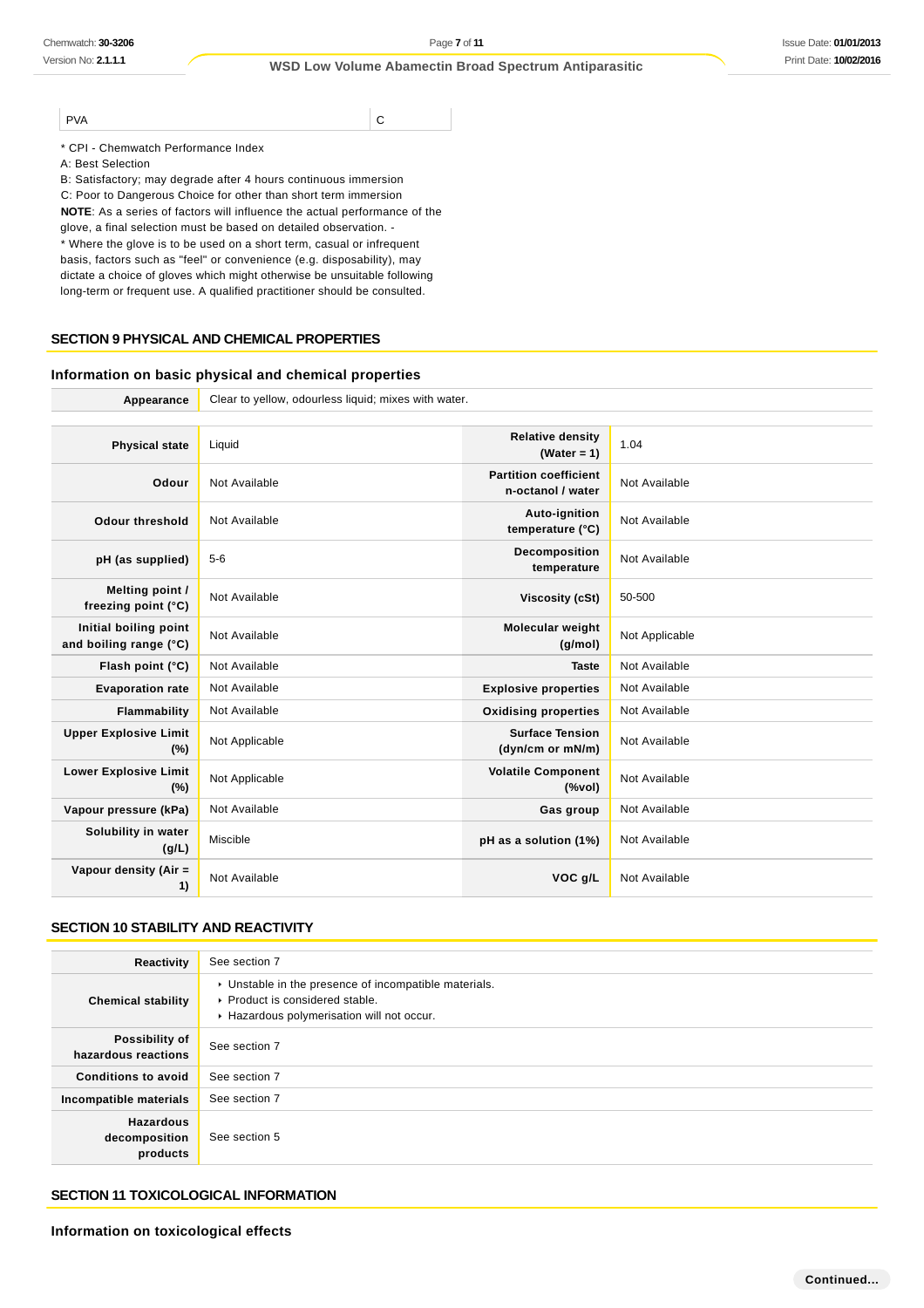| <b>Inhaled</b>                                          | Inhalation of vapours or aerosols (mists, fumes), generated by the material during the course of normal handling, may be<br>harmful.<br>The material is not thought to produce respiratory irritation (as classified by EC Directives using animal models).<br>Nevertheless inhalation of vapours, fumes or aerosols, especially for prolonged periods, may produce respiratory discomfort<br>and occasionally, distress.                                                                                                                                                                                                                                                                                                                                                                                                         |                                |  |
|---------------------------------------------------------|-----------------------------------------------------------------------------------------------------------------------------------------------------------------------------------------------------------------------------------------------------------------------------------------------------------------------------------------------------------------------------------------------------------------------------------------------------------------------------------------------------------------------------------------------------------------------------------------------------------------------------------------------------------------------------------------------------------------------------------------------------------------------------------------------------------------------------------|--------------------------------|--|
| Ingestion                                               | Accidental ingestion of the material may be harmful; animal experiments indicate that ingestion of less than 150 gram may<br>be fatal or may produce serious damage to the health of the individual.                                                                                                                                                                                                                                                                                                                                                                                                                                                                                                                                                                                                                              |                                |  |
| <b>Skin Contact</b>                                     | Skin contact is not thought to produce harmful health effects (as classified under EC Directives using animal models).<br>Systemic harm, however, has been identified following exposure of animals by at least one other route and the material may<br>still produce health damage following entry through wounds, lesions or abrasions. Good hygiene practice requires that<br>exposure be kept to a minimum and that suitable gloves be used in an occupational setting.<br>Open cuts, abraded or irritated skin should not be exposed to this material<br>Entry into the blood-stream through, for example, cuts, abrasions, puncture wounds or lesions, may produce systemic injury<br>with harmful effects. Examine the skin prior to the use of the material and ensure that any external damage is suitably<br>protected. |                                |  |
| Eye                                                     | Although the liquid is not thought to be an irritant (as classified by EC Directives), direct contact with the eye may produce<br>transient discomfort characterised by tearing or conjunctival redness (as with windburn).                                                                                                                                                                                                                                                                                                                                                                                                                                                                                                                                                                                                       |                                |  |
| <b>Chronic</b>                                          | Limited evidence suggests that repeated or long-term occupational exposure may produce cumulative health effects<br>involving organs or biochemical systems.                                                                                                                                                                                                                                                                                                                                                                                                                                                                                                                                                                                                                                                                      |                                |  |
| <b>WSD Low Volume</b>                                   | <b>TOXICITY</b>                                                                                                                                                                                                                                                                                                                                                                                                                                                                                                                                                                                                                                                                                                                                                                                                                   | <b>IRRITATION</b>              |  |
| <b>Abamectin Broad</b><br><b>Spectrum Antiparasitic</b> | Not Available                                                                                                                                                                                                                                                                                                                                                                                                                                                                                                                                                                                                                                                                                                                                                                                                                     | Not Available                  |  |
|                                                         | <b>TOXICITY</b>                                                                                                                                                                                                                                                                                                                                                                                                                                                                                                                                                                                                                                                                                                                                                                                                                   | <b>IRRITATION</b>              |  |
|                                                         | dermal (rat) LD50: >330 mg/kg**[2]                                                                                                                                                                                                                                                                                                                                                                                                                                                                                                                                                                                                                                                                                                                                                                                                | Eye (rabbit): slight *         |  |
| abamectin                                               | Inhalation (rat) LC50: >5.73 mg/L/4H[2]                                                                                                                                                                                                                                                                                                                                                                                                                                                                                                                                                                                                                                                                                                                                                                                           | Skin (rabbit): non irritating* |  |
|                                                         | Inhalation (rat) LC50: 1.1 mg/L/4h*[2]                                                                                                                                                                                                                                                                                                                                                                                                                                                                                                                                                                                                                                                                                                                                                                                            |                                |  |
|                                                         | Oral (rat) LD50: 1.5 mg/kg <sup>[2]</sup>                                                                                                                                                                                                                                                                                                                                                                                                                                                                                                                                                                                                                                                                                                                                                                                         |                                |  |
|                                                         | <b>TOXICITY</b>                                                                                                                                                                                                                                                                                                                                                                                                                                                                                                                                                                                                                                                                                                                                                                                                                   | <b>IRRITATION</b>              |  |
| water                                                   | Oral (rat) LD50: >90000 mg/kg <sup>[2]</sup>                                                                                                                                                                                                                                                                                                                                                                                                                                                                                                                                                                                                                                                                                                                                                                                      | Not Available                  |  |
|                                                         |                                                                                                                                                                                                                                                                                                                                                                                                                                                                                                                                                                                                                                                                                                                                                                                                                                   |                                |  |

Legend: 1. Value obtained from Europe ECHA Registered Substances - Acute toxicity 2.\* Value obtained from manufacturer's SDS. Unless otherwise specified data extracted from RTECS - Register of Toxic Effect of chemical Substances

**ABAMECTIN** No significant acute toxicological data identified in literature search. For avermectins: Technical avermectin exhibits high mammalian acute toxicity. It is not considered to be mutagenic and does not sensitise skin. It is not readily absorbed by mammals and the majority of the residue is excreted in the faeces within 2 days. The 24-month rat chronic feeding/ oncogenicity study and 94-week mouse chronic toxicity oncogenicity study were negative for oncogenic potential. The results of a series of developmental toxicity studies (rat, rabbit, mouse) have been evaluated and showed that avermectin B1 produces developmental toxicity (cleft palate) in the CF1 mouse. Toxicology data were also evaluated for the delta-8,9-isomer of avermectin B1 which is a plant photodegradate that can range between 5 and 20 percent of the residue on/in cottonseed. This isomer possesses avermectin-like toxicological activity. It was concluded that the delta 8,9-isomer also produces developmental toxicity (cleft palate) in mice, but not in rats. In addition to avermectin and its delta 8,9-isomer, toxicology data were also evaluated for the "polar degradates" of avermectin, which constitute a large percentage (up to 70%) of the total residue on cottonseed. Review of the toxicology data indicated that these polar degradates do not possess avermectin-like toxicological activity and for this reason need not be included in the tolerance expression for residues in/on cottonseed. Abamectin ( a mixture of avermectin isomers) is a reproductive toxin in laboratory animals at doses which are acutely toxic to the mother. In development toxicity studies with abamectin, cleft palates were seen in mice and rabbits and clubbing of the forepaws was seen in rabbits. The no-observed-adverse-effect-level (NOAEL) for maternal and developmental toxicity in rabbits was 1 mg/kg/day. In CF-1 mice, a strain recognised to be particularly sensitive to avermectins, the NOAEL for maternal toxicity was 0.05 mg/kg/day and the NOAEL for malformations was 0.2 mg/kg/day. Studies show that the sensitivity of a subpopulation of CF-1 mice to avermectins is due to the absence of a transmembrane P-glycoprotein, a significant component of the blood-brain interface that normally acts as a non-selective protective barrier in a wide range of species including humans. CF-1 mice are therefore an unlikely candidate for assessing human risk. No evidence of developmental toxicity was seen in oral studies in rats in the absence of maternal toxicity (NOAEL = 1.6 mg/kg/day). In a rat multigenerational reproduction study, pup toxicity and deaths were seen at 0.4 mg/kg/day (NOAEL = 0.12 mg/kg/day). Neonatal rats are not an appropriate model for assessing human risk in humans because (a) rat milk has a greater fat content than human breast milk and abamectin concentrates in fat; (b) on a weight basis, the neonatal rat consumes significantly greater quantities of milk than the newborn human and( c) the blood brain barrier in rodents is formed post-natally (as evidenced by low P-glycoprotein levels) while in humans this membrane is formed pre-natally.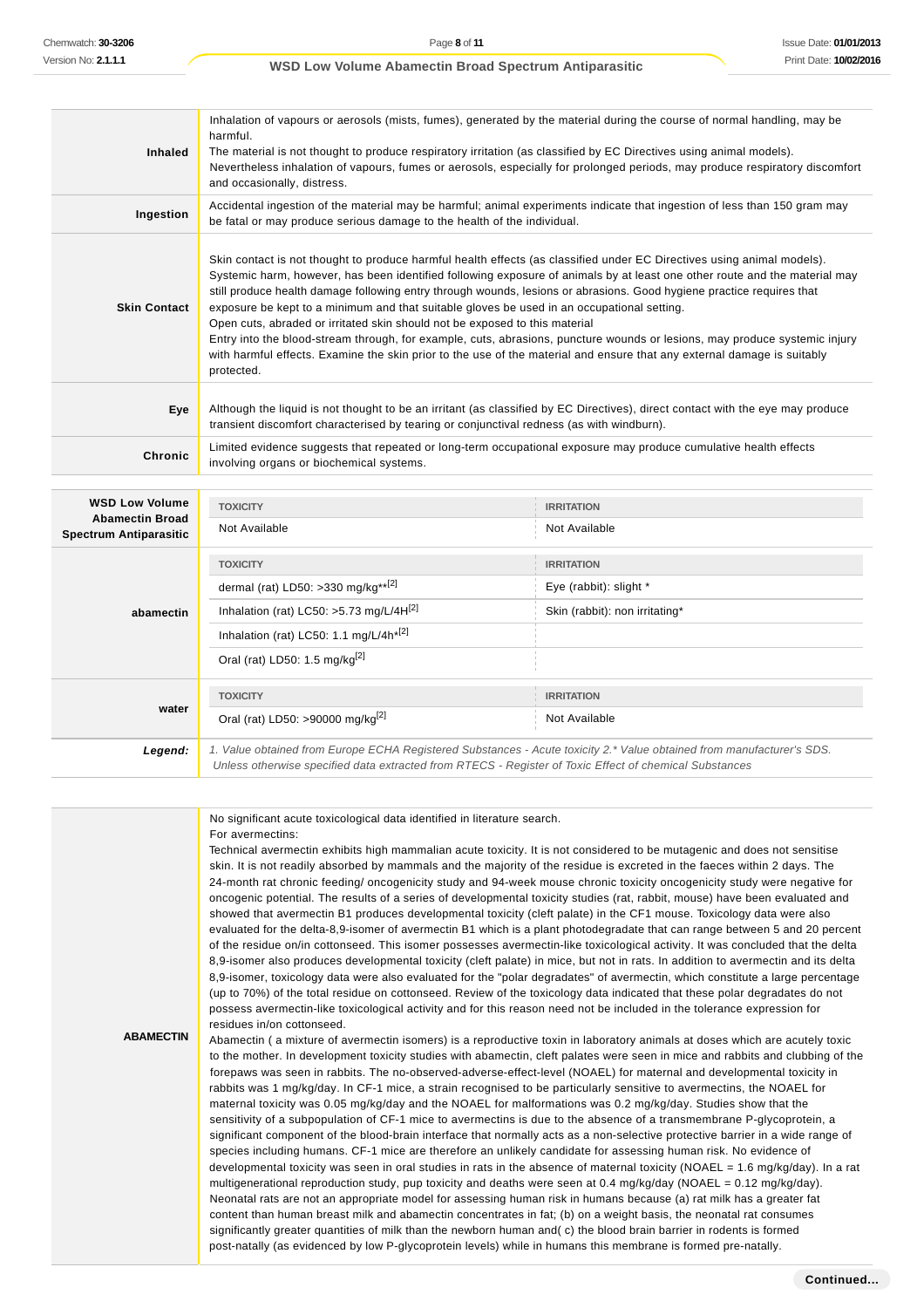Chemwatch: **30-3206**<br>
Wersian No: 2.1.1.1<br>
Wersian No: 2.1.1.1<br>
Wersian No: 2.1.1.1<br>
Wersian Some terms and 2.9.<br>
Wersian deal of the proposition of the metric in some terms of the control of the metric of the monitor of Ivermectin, a close structural analogue, has been used extensively in the treatment of human onchocerciasis at an oral therapeutic dose of 0.2 mg/kg, without serious drug-related effects. Despite its wide usage in animals and humans, ivermectin does dot appear to produce birth defects. Abamectin is non-mutagenic in the Ames test and the micronucleus test. Dietary carcinogenicity studies in mice and rats showed negative results. In a 14-week oral study in monkeys no effects were seen at 0.2, 0.5 or 1.0 mg/kg/day; emesis was seen at 2.0 mg/kg/day; delayed pupillary obstruction at 6 and 8 mg/kg/day and mydriasis at 12 mg/kg/day. In chronic oral toxicity, abamectin produced decreased body weight gain in mice (no-observed-adverse-effect-level (NOAEL) = 1.5 mg/kg/day); tremors in rats (NOAEL = 1.5 mg/kg/day), weight loss, tremors, mydriasis, liver and gall bladder changes and death in dogs (NOAEL = 0.25 mg/kg/day); and emesis, mydriasis and sedation in monkeys (NOAL = 1 mg/kg/day). Oral (rat) LD50: 8.7-12.8 mg/kg (14 day) \* ADI 0.0001 mg/kg Toxicity Class EPA IV Non-mutagenic in the Ames test ADI: 0.4 mg/day \*[Manufacturer] Convulsions recorded. **WSD Low Volume Abamectin Broad** No significant acute toxicological data identified in literature search. **Spectrum Antiparasitic & WATER Acute Toxicity Carcinogenicity**  $\circ$ **Skin Irritation/Corrosion Reproductivity**  $\circ$ **Serious Eye STOT - Single**  $\circledcirc$ **Damage/Irritation Exposure STOT - Repeated Respiratory or Skin**  $\circ$ **sensitisation Exposure Mutagenicity Aspiration Hazard**  $\circledcirc$ 

Legend:  $\mathsf{X}$  – Data available but does not fill the criteria for classification  $\blacktriangleright$  – Data required to make classification available  $\bigcirc$  – Data Not Available to make classification

#### **SECTION 12 ECOLOGICAL INFORMATION**

#### **Toxicity**

| Ingredient | Endpoint                                                                                                                                                                                                                                                                                                                                                                                    | Test Duration (hr) | <b>Species</b>                | Value        | <b>Source</b>  |
|------------|---------------------------------------------------------------------------------------------------------------------------------------------------------------------------------------------------------------------------------------------------------------------------------------------------------------------------------------------------------------------------------------------|--------------------|-------------------------------|--------------|----------------|
| abamectin  | EC <sub>50</sub>                                                                                                                                                                                                                                                                                                                                                                            | 96                 | Algae or other aguatic plants | 7.3096mg/L   | $\overline{4}$ |
| abamectin  | EC50                                                                                                                                                                                                                                                                                                                                                                                        | 96                 | Algae or other aquatic plants | 9.8882mg/L   | $\overline{4}$ |
| water      | EC <sub>50</sub>                                                                                                                                                                                                                                                                                                                                                                            | 384                | Crustacea                     | 199.179mg/L  | 3              |
| water      | EC <sub>50</sub>                                                                                                                                                                                                                                                                                                                                                                            | 96                 | Algae or other aquatic plants | 8768.874ma/L | 3              |
| water      | <b>LC50</b>                                                                                                                                                                                                                                                                                                                                                                                 | 96                 | Fish                          | 897.520mg/L  | 3              |
| Legend:    | Extracted from 1. IUCLID Toxicity Data 2. Europe ECHA Registered Substances - Ecotoxicological Information - Aquatic Toxicity<br>3. EPIWIN Suite V3.12 - Aquatic Toxicity Data (Estimated) 4. US EPA, Ecotox database - Aquatic Toxicity Data 5. ECETOC<br>Aquatic Hazard Assessment Data 6. NITE (Japan) - Bioconcentration Data 7. METI (Japan) - Bioconcentration Data 8. Vendor<br>Data |                    |                               |              |                |

Harmful to aquatic organisms.

Toxic to bees.

**DO NOT** discharge into sewer or waterways.

#### **Persistence and degradability**

| Ingredient | Persistence: Water/Soil | Persistence: Air |
|------------|-------------------------|------------------|
| water      | LOW                     | LOW              |

### **Bioaccumulative potential**

| Ingredient | <b>Bioaccumulation</b>  |
|------------|-------------------------|
| water      | LOW (LogKOW = $-1.38$ ) |

### **Mobility in soil**

| Ingredient | Mobility                   |
|------------|----------------------------|
| water      | LOW (KOC = $14.3$ )<br>∟∪₩ |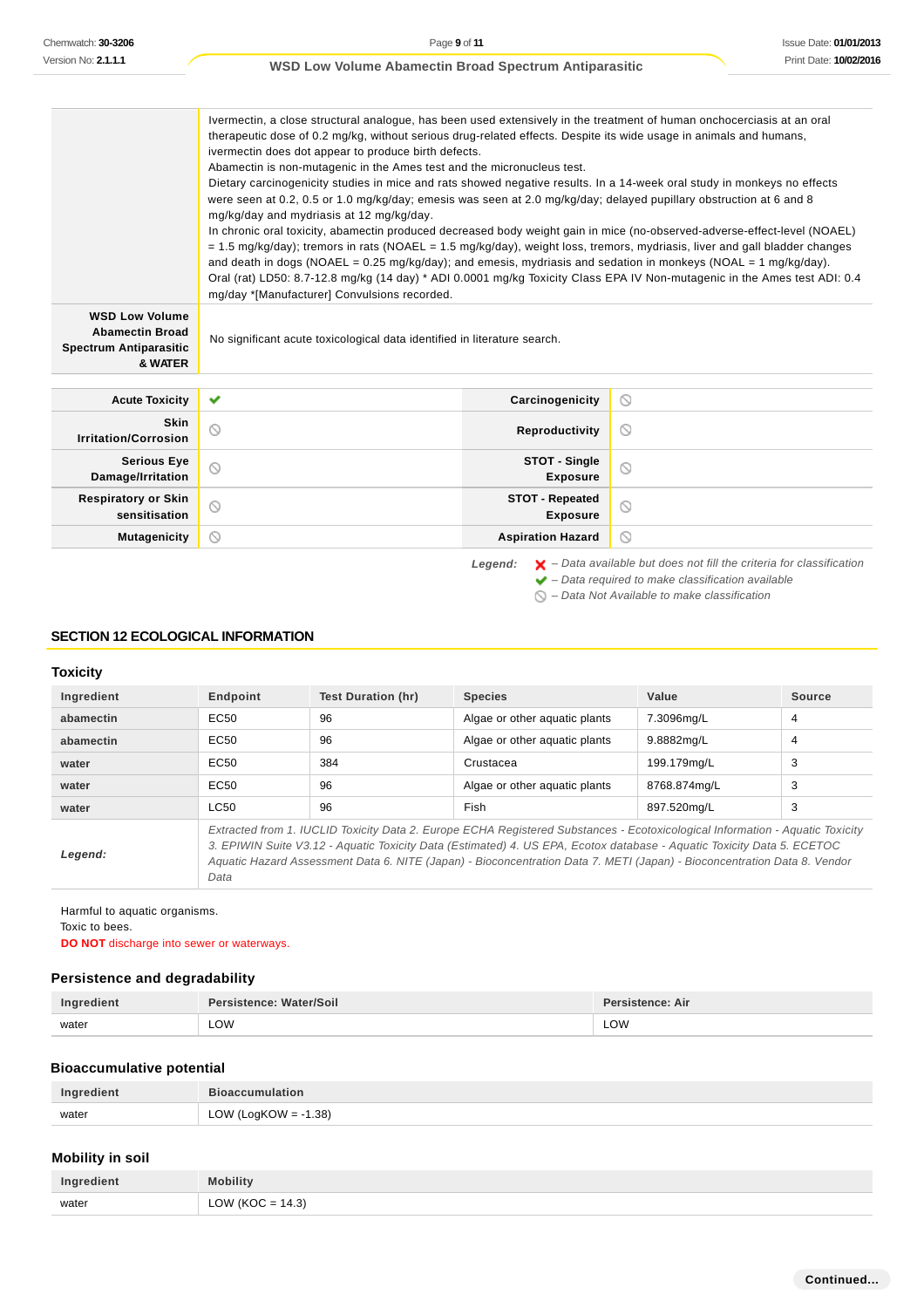### **SECTION 13 DISPOSAL CONSIDERATIONS**

| Waste treatment methods                |                                                                                                                                                                                                                                                                                                                                                                                                                                                                                                                                                                                                                                                                                                                                                                                                                                                                                                                                                                                                                                                                                                                                                                                                                                                                                                                                                                            |
|----------------------------------------|----------------------------------------------------------------------------------------------------------------------------------------------------------------------------------------------------------------------------------------------------------------------------------------------------------------------------------------------------------------------------------------------------------------------------------------------------------------------------------------------------------------------------------------------------------------------------------------------------------------------------------------------------------------------------------------------------------------------------------------------------------------------------------------------------------------------------------------------------------------------------------------------------------------------------------------------------------------------------------------------------------------------------------------------------------------------------------------------------------------------------------------------------------------------------------------------------------------------------------------------------------------------------------------------------------------------------------------------------------------------------|
| <b>Product / Packaging</b><br>disposal | • Containers may still present a chemical hazard/ danger when empty.<br>▶ Return to supplier for reuse/ recycling if possible.<br>Otherwise:<br>If container can not be cleaned sufficiently well to ensure that residuals do not remain or if the container cannot be used to<br>store the same product, then puncture containers, to prevent re-use, and bury at an authorised landfill.<br>► Where possible retain label warnings and SDS and observe all notices pertaining to the product.<br>Legislation addressing waste disposal requirements may differ by country, state and/ or territory. Each user must refer to<br>laws operating in their area. In some areas, certain wastes must be tracked.<br>A Hierarchy of Controls seems to be common - the user should investigate:<br>$\cdot$ Reduction<br>$\triangleright$ Reuse<br>$\triangleright$ Recycling<br>▶ Disposal (if all else fails)<br>This material may be recycled if unused, or if it has not been contaminated so as to make it unsuitable for its intended use.<br>If it has been contaminated, it may be possible to reclaim the product by filtration, distillation or some other means. Shelf life<br>considerations should also be applied in making decisions of this type. Note that properties of a material may change in use,<br>and recycling or reuse may not always be appropriate. |

## **SECTION 14 TRANSPORT INFORMATION**

| <b>Labels Required</b>  |                |  |
|-------------------------|----------------|--|
| <b>Marine Pollutant</b> | <b>NO</b>      |  |
| <b>HAZCHEM</b>          | Not Applicable |  |

## **Land transport (ADG): NOT REGULATED FOR TRANSPORT OF DANGEROUS GOODS**

## **Air transport (ICAO-IATA / DGR): NOT REGULATED FOR TRANSPORT OF DANGEROUS GOODS**

## **Sea transport (IMDG-Code / GGVSee): NOT REGULATED FOR TRANSPORT OF DANGEROUS GOODS**

## **SECTION 15 REGULATORY INFORMATION**

## **Safety, health and environmental regulations / legislation specific for the substance or mixture**

#### **ABAMECTIN(71751-41-2) IS FOUND ON THE FOLLOWING REGULATORY LISTS**

Australia Hazardous Substances Information System - Consolidated Lists International Agency for Research on Cancer (IARC) - Agents Classified

by the IARC Monographs

#### **WATER(7732-18-5) IS FOUND ON THE FOLLOWING REGULATORY LISTS**

Australia Inventory of Chemical Substances (AICS)

| <b>National Inventory</b>        | <b>Status</b>                                                                                                                                                                                           |
|----------------------------------|---------------------------------------------------------------------------------------------------------------------------------------------------------------------------------------------------------|
| Australia - AICS                 | N (abamectin)                                                                                                                                                                                           |
| Canada - DSL                     | N (abamectin)                                                                                                                                                                                           |
| Canada - NDSL                    | N (abamectin; water)                                                                                                                                                                                    |
| China - IECSC                    | N (abamectin)                                                                                                                                                                                           |
| Europe - EINEC /<br>ELINCS / NLP | N (abamectin)                                                                                                                                                                                           |
| Japan - ENCS                     | N (abamectin; water)                                                                                                                                                                                    |
| Korea - KECI                     | Y                                                                                                                                                                                                       |
| New Zealand - NZIoC              | Y                                                                                                                                                                                                       |
| Philippines - PICCS              | N (abamectin)                                                                                                                                                                                           |
| USA - TSCA                       | N (abamectin)                                                                                                                                                                                           |
| Legend:                          | $Y = All$ ingredients are on the inventory<br>$N = Not$ determined or one or more ingredients are not on the inventory and are not exempt from listing(see specific ingredients<br><i>in brackets</i> ) |